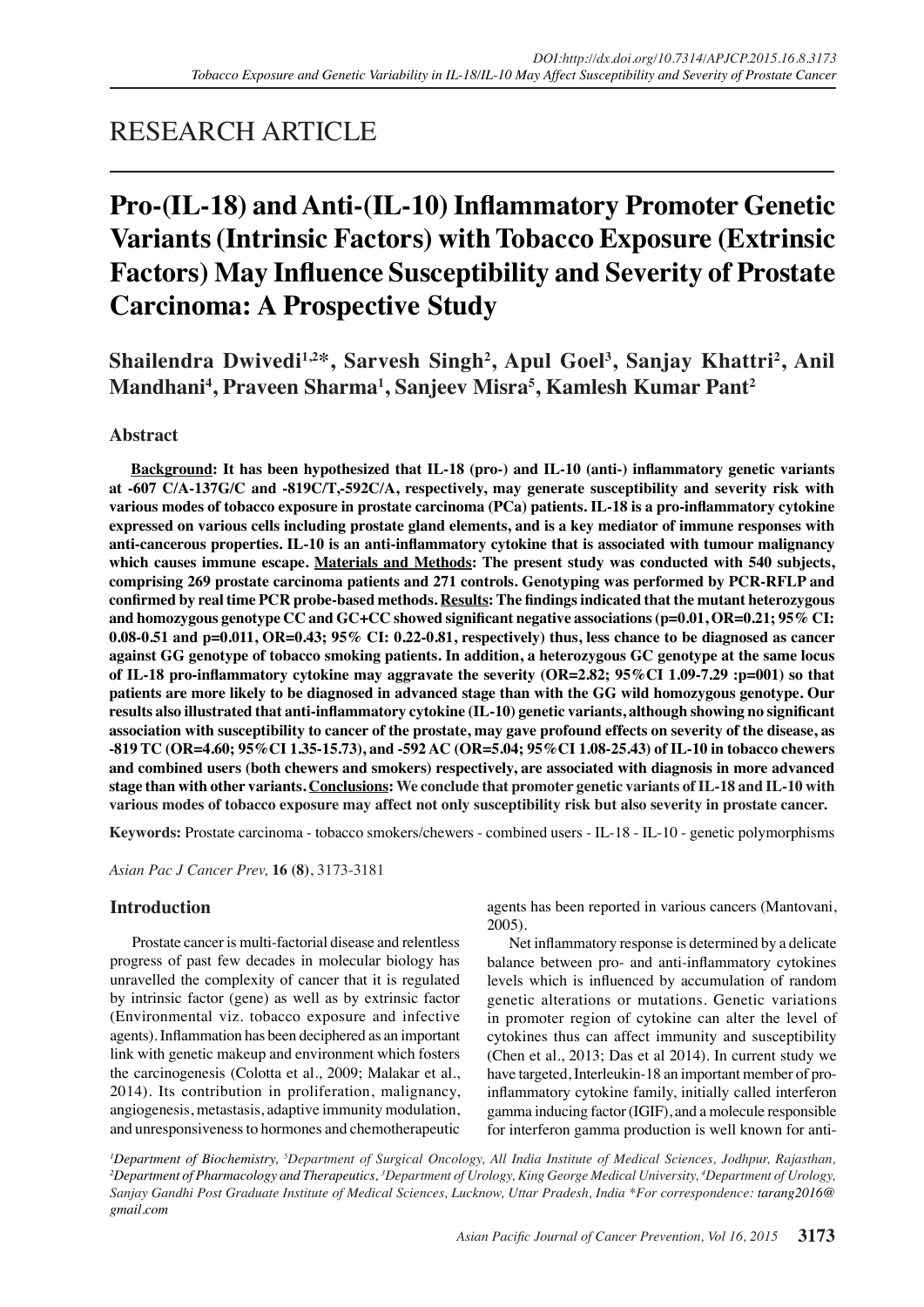#### *Shailendra Dwivedi et al*

tumor activity. IL-18 gene when transfected into tumor cells enhances both specific and nonspecific antitumor immune responses, as it has been shown that when IL-18 gene were transferred into dendritic cells, it induces highly effective antitumor immune responses (Xia et al., 2002). IL-18 has been reported as an anti-neoplastic agent with anti-angiogenesis and tumor suppressor (Tysome et al., 2013), and can be used in anti-tumor gene therapy (Tatsumi et al., 2002). Significant genotype differences in the IL-18 promoter polymorphisms have been reported in colorectal, nasopharyngeal, cervical (Nong et al., 2009; Sobti et al., 2008), and prostate cancer in Chinese population (Liu et al., 2007).

Interleukin-10 (IL-10) an anti-inflammatory cytokine produced by Th2 cells, was originally termed as cytokine synthesis inhibitory factor (Fiorentino et al., 1989), and it has a role in inhibiting cytokine production ofTh1 cells. Meanwhile studies have shown the actions of IL-10 on inhibition of pro-inflammatory cytokine production by both T and NK cells were indirect, acting via inhibition of accessory cell function (Asadullah et al., 2003). In vitro and in vivo studies revealed pleiotropic activities of IL- 10 on B and T cells and that its critical function is to suppress multiple immune responses through individual actions on T cells, B cells, antigen presenting cells and other cell types and to skew the immune response from Th1 to Th2 (Moore et al., 2001). In malignancy, this might imply a priori that IL-10 might promote tumour development, acting to suppress anti-tumour immune responses.

Genetic variants cause genetic instability which fosters the carcinogenesis mechanism, although net effect of immunity modulation or severity of disease depends on many variables, including environmental factors. Recent study showed that the cause of chronic inflammation in cancer patients was chronic infection in 20%, tobacco exposure and inhaled pollutant in 30%, and dietary factors in 35% (Aggarwal et al., 2009). Inflammation has also been linked in various steps including tumorigenesis, cellular transformation, survival, proliferation, invasion, angiogenesis, and metastasis (Aggarwal et al., 2009; Dwivedi et al., 2013). Tobacco consumption has been correlated with various human cancers including lung, oral cavity, breast, esophagus, pharynx, larynx, and urinary bladder cancers (Pleasance et al., 2010; Ebadi et al., 2014; Malakar et al., 2012 ), but its association with prostate carcinoma is controversial ( Islami et al., 2014; Bae JM et al., 2013). Among the identified environmental risk factors for cancers, tobacco exposure is the leading preventable risk factor. The habit of smoking and betel quid chewing is most frequent in many Asian countries including India (Moore and Tsuda, 2002).

Thus in current study our research group pin-pointed to explore the link of genetic variants of inflammatory cytokine (IL-10 and IL-18) with various modes of tobacco exposure in susceptibility and severity of the prostate carcinoma.

# **Materials and Methods**

# *Patient and control selection*

**3174** *Asian Pacific Journal of Cancer Prevention, Vol 16, 2015* All newly diagnosed and previously untreated 269

men with prostate carcinoma attending urologic clinics of Sanjay Gandhi Post Graduate Institute of Medical Sciences, Lucknow and King George Medical University (Earlier CSMMU) Lucknow, India between 2007 and 2014 were included in the study. During the same period, age matched 271 independent (of patients) healthy subjects as controls were recruited for comparison. The subjects having pure alcoholic (only alcohol drinking) habit were excluded from the study. All controls were free from personal or family history of cancer or any other serious illnesses, enrolled by organizing various camps. The patients and controls suffering with diabetes, arthritis, cardiovascular disease, hepatitis, AIDS and other inflammatory diseases including prostatitis were excluded. All the subjects were above 40 years and below 80 years in age.

The ethical clearance was received from the Institutional Ethics committee. Following an informed consent, information was obtained from the subjects as age, gender, habitual attributes (recall basis) and family history for any cancer. All study subjects completed a questionnaire covering medical, residential and occupational history. All newly diagnosed biopsy approved (pathological test) men with carcinoma prostate were recruited and sampling were done before their treatment. To rule out the effect of hormone or medicine, no specific standard medicine/ hormonal therapy was given before sampling and diagnosed men with carcinoma prostate were suggested treatment according to disease status. 2.5 ml blood samples of all subjects were taken at the time of admission (base line) and stored in EDTA for DNA isolation.

# *Exposure factors*

The exposure factors were recorded retro-prospectively in prostate cancer and controls subjects who were tobacco users in any forms and modes (smoking and chewing tobacco), alcohol alone users were excluded from the study. Tobacco habit was categorized and classified by using Dwivedi et al.2014 criteria into smokers, who were using cigarettes, bidis (hand-manufactured cigarettes consisting of tobacco wrapped in a tendu or temburini leaf) or any other smoked form as hookah (Indian water pipe), chillum and chewers (use of non-smoking tobacco as powder or in beetle leaf or areca nut, catechu), combined users (using both smokeless and smoked product) and non users as those who were not smoking, chewing and drinking (Dwivedi et al., 2012).

# *Genomic DNA extraction*

Genomic DNA was extracted from peripheral blood leukocytes by invitrogen kit and by salting out procedure. Briefly, 2.5 ml of blood was mixed with triton lysis buffer (0.32 M sucrose, 1% Triton X-100, 5 mM MgCl2, H2O, 10 mM Tris-HCl, and pH 7.5). Leukocytes were spun down and washed with H2O. The pellet was incubated with proteinase K at 56 0C and subsequently salted out at 4 0C using a concentrated NaCl solution. Precipitated proteins were removed by centrifugation. The DNA in supernatant fluid was precipitated with ethanol. The DNA pellet was dissolved in 50  $\mu$ l of sterile distilled water.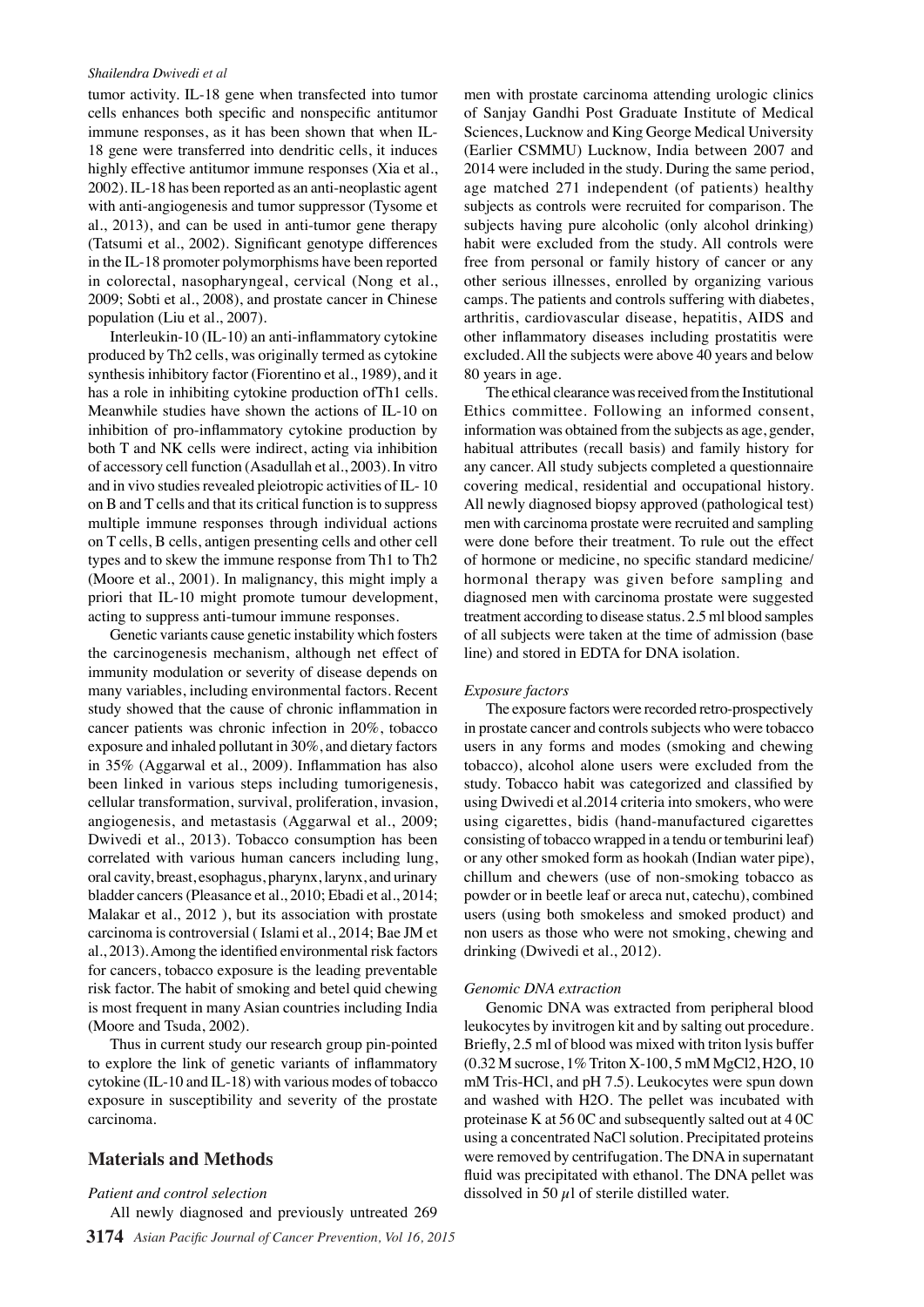*Genotyping (IL-18 -607 C/A, -137 G/C and IL-10 -819 T/C, 592 A/C)*

IL-18 polymorphisms were genotyped using the restriction fragment length polymorphism of polymerase chain reaction (RFLP-PCR) analysis. . All PCR reactions were performed by thermal cycler in  $25 \mu$ l reaction volume containing 50-100 ng of genomic DNA, 200  $\mu$ M dNTP (Bangalore Genei, India), 2 mM MgCl2, 1xTaq polymerase buffer, 0.5 unit of Taq DNA polymerase (Amersham, Paris, France) and  $0.5 \mu$ M of primers (Bangalore Genei, India). Then thermal cycler amplified DNA was digested by using restriction enzymes RsaI, MboII (Fermentas Inc., USA) , MaeIII , MseI (New England Biolabs and Fermentas Inc., USA). All digested products were run on a  $2\%$  (w/v) agarose gel and RFLP bands were detected by ethidium bromide staining. To improve the genotyping quality and validation, all samples were re-genotyped in duplicate and

*Tobacco Exposure and Genetic Variability in IL-18/IL-10 May Affect Susceptibility and Severity of Prostate Cancer* further if any discrepancy was noted then it was confirmed by customized probe based amplification on Light Cycler 480 (Roche, Real time thermal cycler).

#### *Statistical analysis*

Genotype and allele frequencies of IL-18 were compared between prostate cancer and controls using the  $\chi^2$ -test and Fisher's exact test.  $\chi^2$ -test was used to compare the observed no. of each genotype with those expected for a population in Hardy-Weinberg equilibrium. Odds ratios (ORs) and 95% confidence intervals (CIs) were calculated to assess the relative risk conferred by a particular allele and genotype. The linkage disequilibrium (LD) between the polymorphisms was quantified using Shi's standardized coefficient D0 (|D0|) (Shi and He, 2005). A two-tailed p<0.05 was considered statistically significant. All statistical analyses were done using

**Table 1. Association of Promoter Genetic Variants of Pro-Inflammatory (IL-18) and Anti-Inflammatory (IL-10) with Various Strata of Tobacco Exposed Prostate Carcinoma Patients**

| Loci and Genotypes      |                     | Smokeless tobacco (Chewers group)<br>$(N=143)$ |                         |                                                   | Tobacco smokers (Smokers group)<br>$(N=180)$ |                         |                                                   |
|-------------------------|---------------------|------------------------------------------------|-------------------------|---------------------------------------------------|----------------------------------------------|-------------------------|---------------------------------------------------|
|                         | Genetic<br>Variants | Control<br>$(n=71)$                            | Prostate Ca<br>$(n=72)$ | Control Vs Prostate<br>Ca<br>OR(95%CI)<br>p-value | Control<br>$(n=88)$                          | Prostate Ca<br>$(n=92)$ | Control Vs<br>Prostate Ca<br>OR(95%CI)<br>p-value |
|                         | GG                  | 21                                             | 35                      | $1.00$ (Ref.)                                     | 21                                           | 39                      | $1.00$ (Ref.)                                     |
| $IL-18$<br>$-137$ G/C   | GC                  | 35                                             | 31                      | $1.8(0.26-1.09)$                                  | 41                                           | 43                      | $0.57(0.29-1.12)$                                 |
|                         |                     |                                                |                         | 0.102                                             |                                              |                         | 0.125                                             |
|                         | CC                  | 15                                             |                         | $0.24(0.08-0.71)$                                 | 26                                           |                         | $0.21(0.08-0.51)$                                 |
|                         |                     |                                                | 6                       | $0.011*$                                          |                                              | 10                      | $0.001**$                                         |
|                         | $G C + C C$         | 50                                             | 37                      | $0.44(0.22 - 0.88)$                               | 67                                           | 53                      | $0.43(0.22 - 0.81)$                               |
|                         |                     |                                                |                         | $0.026*$                                          |                                              |                         | $0.011*$                                          |
|                         | CC                  | 17                                             | 13                      | $1.00$ (Ref.)                                     | 24                                           | 18                      | $1.00$ (Ref.)                                     |
|                         | CA                  | 28                                             | 31                      | $1.45(0.60-3.51)$                                 | 35                                           | 38                      | $1.45(0.67-3.11)$                                 |
|                         |                     |                                                |                         | 0.503                                             |                                              |                         | 0.439                                             |
| $IL-18$<br>$-607$ C/A   | AA                  | 26                                             | 28                      | $1.41(0.57-3.46)$                                 | 29                                           | 36                      | $1.65(0.75-3.62)$                                 |
|                         |                     |                                                |                         | 0.501                                             |                                              |                         | 0.238                                             |
|                         | $CA+AA$             | 54                                             | 59                      | $1.43(0.63 - 3.21)$                               | 64                                           | 74                      | $1.54(0.76-3.09)$                                 |
|                         |                     |                                                |                         | 0.418                                             |                                              |                         | 0.29                                              |
|                         | <b>TT</b>           | 13                                             | 22                      | $1.00$ (Ref.)                                     | 16                                           | 28                      | $1.00$ (Ref.)                                     |
|                         | <b>TC</b>           | 28                                             | 29                      | $0.61(0.26 - 1.44)$                               | 43                                           | 38                      | $0.51(0.24-1.07)$                                 |
|                         |                     |                                                |                         | 0.288                                             |                                              |                         | 0.092                                             |
| $IL-10$<br>$-819$ T/C   | CC                  | 30                                             | 21                      | $0.41(0.17-1.00)$                                 | 29                                           | 26                      | $0.512(0.23 - 1.15)$                              |
|                         |                     |                                                |                         | 0.078                                             |                                              |                         | 0.155                                             |
|                         | TC+CC               | 58                                             | 50                      | $0.50(0.23 - 1.12)$                               | 72                                           | 64                      | $0.508(0.25 - 1.02)$                              |
|                         |                     |                                                |                         | 0.119                                             |                                              |                         | 0.059                                             |
|                         | AA                  | 13                                             | 11                      | $1.00$ (Ref.)                                     | 20                                           | 19                      | $1.00$ (Ref.)                                     |
| $II - 10$<br>$-592$ A/C | AC                  | 32                                             | 23                      | $0.85(0.32 - 2.23)$                               | 42                                           | 41                      | $1.03(0.48 - 2.20)$                               |
|                         |                     |                                                |                         | 0.807                                             |                                              |                         | $\mathbf{1}$                                      |
|                         | CC                  | 26                                             | 38                      | $1.72(0.67 - 4.45)$                               | 26                                           | 32                      | $1.73(0.67 - 4.45)$                               |
|                         |                     |                                                |                         | 0.336                                             |                                              |                         | 0.336                                             |
|                         | $AC+CC$             | 58                                             | 61                      | $1.24(0.52 - 2.99)$                               | 68                                           | 73                      | $1.24(0.52 - 2.99)$                               |
|                         |                     |                                                |                         | 0.661                                             |                                              |                         | 0.66                                              |

*Asian Pacific Journal of Cancer Prevention, Vol 16, 2015* **3175**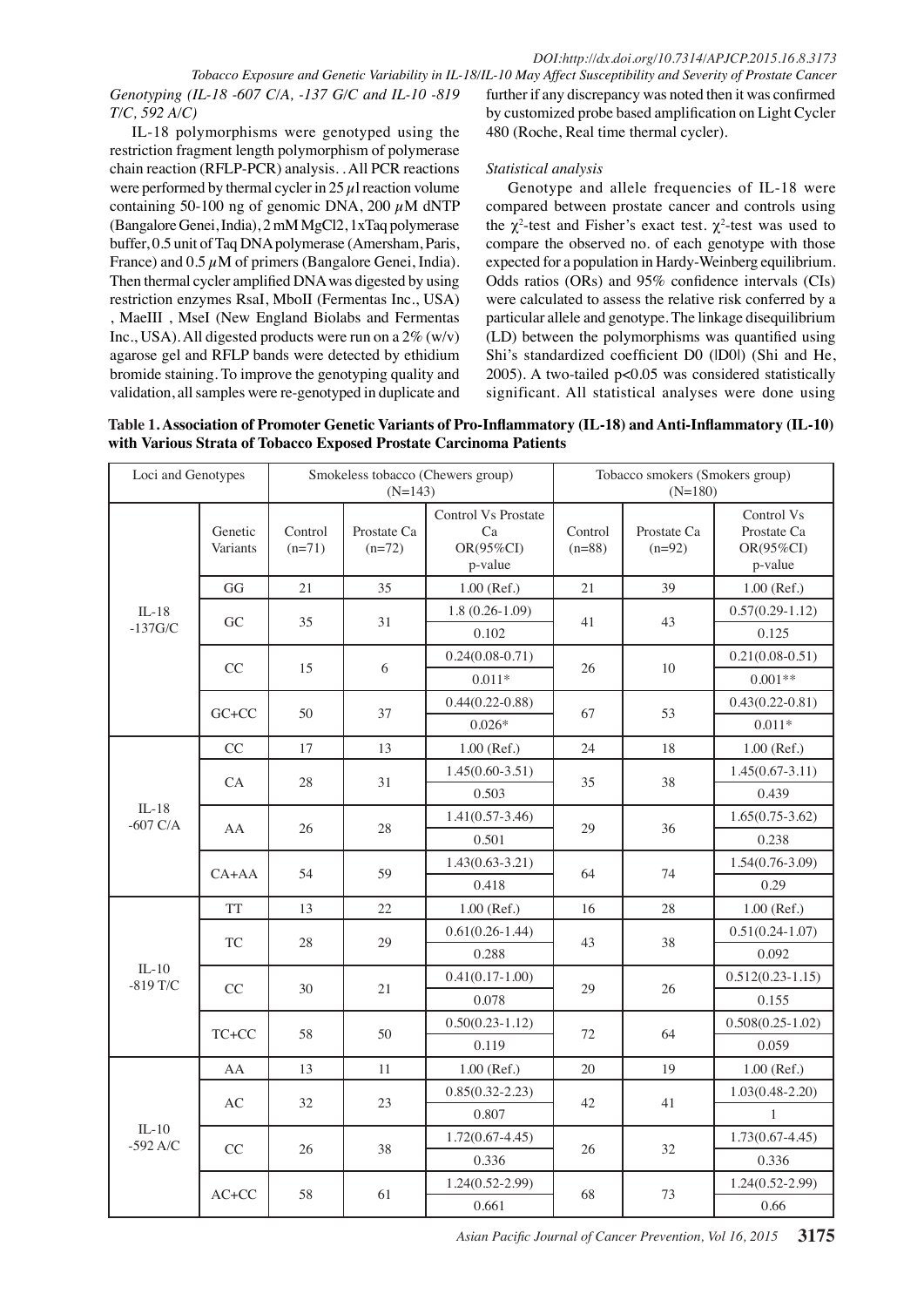#### *Shailendra Dwivedi et al*

| Loci and Genotypes    |                     | <b>Combined Users</b><br>(Smokers and chewers with alcohols)<br>$(N=118)$ |                         |                                                          | Non Users<br>$(N=101)$ |                         |                                                   |
|-----------------------|---------------------|---------------------------------------------------------------------------|-------------------------|----------------------------------------------------------|------------------------|-------------------------|---------------------------------------------------|
|                       | Genetic<br>Variants | Control<br>$(n=53)$                                                       | Prostate Ca<br>$(n=63)$ | <b>Control Vs Prostate</b><br>Ca<br>OR(95%CI)<br>p-value | Control<br>$(n=59)$    | Prostate Ca<br>$(n=42)$ | Control Vs<br>Prostate Ca<br>OR(95%CI)<br>p-value |
|                       | GG                  | 20                                                                        | 32                      | $1.00$ (Ref.)                                            | 22                     | 20                      | $1.00$ (Ref.)                                     |
| $IL-18$               | GC                  | 23                                                                        | 26                      | $0.71(0.32 - 1.56)$                                      | 24                     | 17                      | $0.71(0.29-1.70)$                                 |
| $-137$ G/C            |                     |                                                                           |                         | 0.426                                                    |                        |                         | 0.506                                             |
|                       | CC                  | 10                                                                        |                         | $0.31(0.09-1.05)$                                        | 13                     | 5                       | $0.38(0.12 - 1.28)$                               |
|                       |                     |                                                                           | 5                       | 0.077                                                    |                        |                         | 0.155                                             |
|                       | $G C + C C$         | 33                                                                        | 31                      | $0.58(0.28-1.23)$                                        | 37                     | 22                      | $0.59(0.26 - 1.34)$                               |
|                       |                     |                                                                           |                         | 0.191                                                    |                        |                         | 0.222                                             |
|                       | CC                  | 16                                                                        | 12                      | $1.00$ (Ref.)                                            | 16                     | 6                       | 1.00 (Ref.)                                       |
|                       | <b>CA</b>           | 26                                                                        | 29                      | $1.49(0.59-3.72)$                                        | 25                     | 22                      | $2.34(0.78 - 7.04)$                               |
|                       |                     |                                                                           |                         | 0.488                                                    |                        |                         | 0.188                                             |
| $IL-18$               | AA                  | 11                                                                        | 22                      | $2.67(0.94 - 7.55)$                                      | 18                     | 14                      | $2.07(0.64 - 6.68)$                               |
| $-607$ C/A            |                     |                                                                           |                         | 0.075                                                    |                        |                         | 0.262                                             |
|                       | $CA+AA$             | 37                                                                        | 51                      | $1.84(0.78-4.34)$                                        | 43                     | 36                      | $1.61(0.56-4.64)$                                 |
|                       |                     |                                                                           |                         | 0.194                                                    |                        |                         | 0.448                                             |
|                       | <b>TT</b>           | 12                                                                        | 17                      | $1.00$ (Ref.)                                            | 17                     | 12                      | $1.00$ (Ref.)                                     |
|                       | <b>TC</b>           | 27                                                                        | 34                      | $0.89(0.36 - 2.18)$                                      | 26                     | 21                      | $1.14(0.45 - 2.91)$                               |
|                       |                     |                                                                           |                         | 0.824                                                    |                        |                         | 0.816                                             |
| $IL-10$<br>$-819$ T/C | CC                  | 14                                                                        | 12                      | $0.61(0.21-1.76)$                                        | 16                     | 9                       | $0.79(0.26-2.39)$                                 |
|                       |                     |                                                                           |                         | 0.423                                                    |                        |                         | 0.783                                             |
|                       | TC+CC               | 41                                                                        | 46                      | $0.79(0.34-1.85)$                                        | 42                     | 30                      | $1.01(0.42 - 2.42)$                               |
|                       |                     |                                                                           |                         | 0.669                                                    |                        |                         | $\mathbf{1}$                                      |
|                       | AA                  | 11                                                                        | 11                      | $1.00$ (Ref.)                                            | 8                      | 12                      | 1.00 (Ref.)                                       |
| $IL-10$<br>$-592$ A/C | AC                  | 22                                                                        | 26                      | $1.18(0.43-3.24)$                                        | 32                     | 18                      | $0.37(0.12 - 1.08)$                               |
|                       |                     |                                                                           |                         | 0.8                                                      |                        |                         | 0.108                                             |
|                       | CC                  | 20                                                                        | 26                      | $1.30(0.47-3.60)$                                        | 19                     | 12                      | $0.42(0.13 - 1.33)$                               |
|                       |                     |                                                                           |                         | 0.795                                                    |                        |                         | 0.161                                             |
|                       | $AC+CC$             | 42                                                                        | 52                      | $1.24(0.48-3.14)$                                        | 51                     | 30                      | $0.39(0.14-1.07)$                                 |
|                       |                     |                                                                           |                         | 0.813                                                    |                        |                         | 0.078                                             |

\*OR-Odds ratio, CI-Confidence Interval, \*Significant \*p<0.05,\* \*p<0.005

SPSS 13.0 (SPSS, Chicago, IL) and Graph Pad Prism 5.0 (Graph-Pad Software).

# **Results**

# *The genotype and allele frequencies of IL-18 and IL-10 promoters*

The distribution of genotypes of IL-18 and IL-10 polymorphisms among controls and cases for -137 G/C in both control and cases ( $p=0.255$  and  $p=0.608$ ) and at- $607C/A$  (p=0.264 and p=.064) respectively were consistent with expectation under Hardy Weinberg equilibrium. Similarly the genotype frequencies of IL-10 among controls and cases for -819 T/C ( $p=0.463$  and  $p=0.114$ ) and at -592 A/C ( $p=0.605$  and  $p=0.600$ ) respectively did not depart significantly from Hardy Weinberg equilibrium.

**3176** *Asian Pacific Journal of Cancer Prevention, Vol 16, 2015 Association of inflammatory polymorphism in tobacco* 

# *exposure in PCa and Controls*

The promoter genotypes and allele frequencies of -137 G/C and-607 C/A of the Interleukin-18 (pro-inflammatory) and-819 T/C and -592 A/C of Interleukin-10 promoter's polymorphism among the various attributes of tobacco exposed subjects are summarized in Table 1.

# Interleukin-18 promoter genetic variation and tobacco exposure

Smokeless tobacco and IL-18 Polymorphisms: When comparison was made among combined mutant heterozygous and homozygous CC and GC+CC genotypes against GG, it showed a significant (p=0.011, OR=0.24; 95% CI: 0.08-0.71 and p=0.026, OR=0.44; 95% CI: 0.22-0.88) protective association and less chance to be diagnosed as a prostate cancer in smokeless tobacco users. Further when genotype association was explored for the -607 of IL-18, it showed higher risk for prostate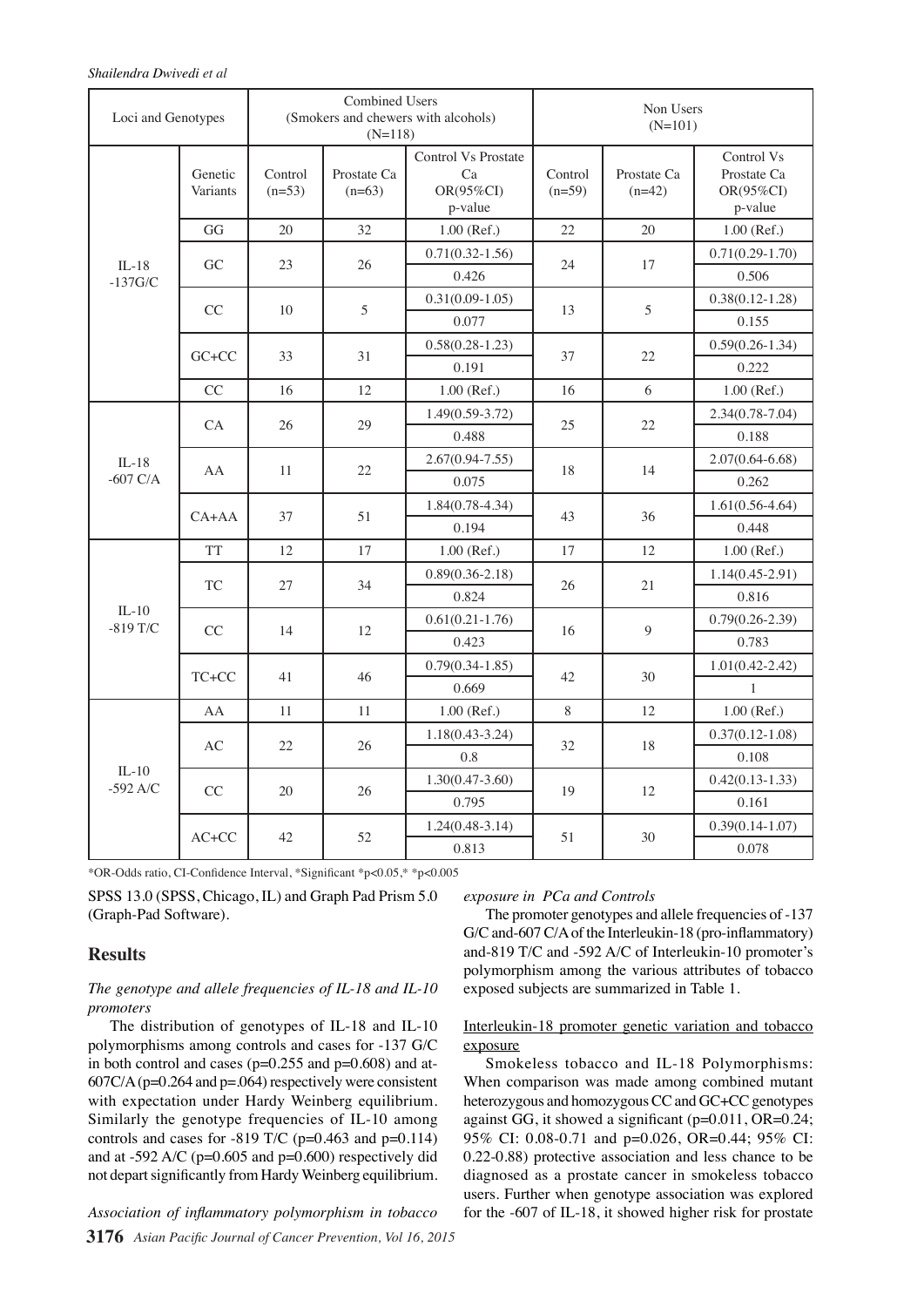carcinoma with CA, AA and CA+AA (OR=1.45; 95% CI: 0.60-3.51; OR= 1.41 95%CI: 0.57-3.46 OR=1.43; 95 % CI: 0.63-3.21) than CC wild homozygous, although difference were not statistically significant.

Tobacco smokers and IL-18 Polymorphisms: The mutant heterozygous and homozygous genotype CC and GC+CC showed a significant ( $p=0.01$ , OR=0.21; 95% CI: 0.08-0.51 and p=0.011, OR=0.43; 95% CI: 0.22-0.81 respectively) association and thus odd ratio have shown very less chance to be diagnosed as cancer against GG genotype of prostate cancer in tobacco smokers.

Further when the association at -607 of IL-18 was evaluated with its various genetic variants then it showed a higher risk statistically with mutant CA, AA and CA+AA (OR=1.45; 95% CI: 0.67-3.11; OR= 1.65 95%CI: 0.57-3.46 OR=1.43;95 % CI: 0.75-3.62) than

Combined Users (Smokers and chewers with alcohols) and IL-18 Polymorphisms: Genotype analysis of combined users at -137 of IL-18 showed less susceptible to be diagnosed as cancer, although it was not statistically significant for CC and CC+GC against GG (OR=0.31; 95%CI 0.09-1.05 and OR=0.58; 95%CI 0.28-1.23). However at -607,when comparison was made with AA genotype to the wild CC genotype, it showed higher risk of susceptibility to be diagnosed as cancer prostate (OR=2.67; 95%CI 0.94-7.55).

Non Users and IL-18 Polymorphisms: Genetic variants of non-users at -137 showed minimal risk to be diagnosed for CC and CC+GC against GG (OR=0.38; 95%CI 0.12- 1.28 and OR=0.59; 95%CI 0.26-1.34). However at-607 the AA genotype, when compared with wild CC genotype it

| Table 2. Association of Promoter Genetic Variants (Y-axis) of Pro-Inflammatory (IL-18) and Anti-Inflammatory     |  |
|------------------------------------------------------------------------------------------------------------------|--|
| (IL-10) with Various Clinical Stages(X1-axis) in Stratified Tobacco Exposed(X2-axis) Prostate Carcinoma Patients |  |

| <b>Clinical Stage</b><br>$(X1-axis)$<br>Genotypes |                | <b>Clinical Stage</b> |                              | <b>Clinical Stage</b> |                |                                         |
|---------------------------------------------------|----------------|-----------------------|------------------------------|-----------------------|----------------|-----------------------------------------|
| $(Y-axis)$                                        | $I - II$       | <b>III-IV</b>         | OR(95%CI)                    | $\rm I$ - $\rm II$    | <b>III-IV</b>  | OR(95%CI)                               |
|                                                   |                |                       | p-value                      |                       |                | p-value                                 |
| IL-18-137GG                                       | 18             | 21                    | 1.00 (Ref.)                  | 16                    | 19             | $1.00$ (Ref.)                           |
| IL-18-137GC                                       | 10             | 33                    | $2.82(1.09-7.29)$            | 11                    | 20             | $1.53(0.57 - 4.12)$                     |
|                                                   |                |                       | $0.037*$                     |                       |                | 0.458                                   |
| IL-18-137CC                                       | $\overline{4}$ | 6                     | $1.29(0.31 - 5.29)$          | $\overline{4}$        | $\mathfrak{2}$ | $0.42(0.06-2.60)$                       |
|                                                   |                |                       | $\mathbf{1}$                 |                       |                | 0.409                                   |
| $IL-18$                                           | 14             |                       | $2.39(0.99 - 5.74)$          | 15                    | 22             | $1.24(0.49-3.14)$                       |
| $-137$ GC+CC                                      |                | 39                    | 0.075                        |                       |                | 0.812                                   |
| IL-18-607CC                                       | 5              | 13                    | 1.00 (Ref.)                  | 5                     | 8              | $1.00$ (Ref.)                           |
| IL-18-607CA                                       | 13             | 25                    | $0.74(0.22 - 2.53)$          | $\tau$                | 24             | $2.14(0.53 - 8.68)$                     |
|                                                   |                |                       | 0.763                        |                       |                | 0.295                                   |
| IL-18-607AA                                       | 12             | 24                    | $0.76(0.22 - 2.66)$          | 11                    | 17             | $0.97(0.25 - 3.73)$                     |
|                                                   |                |                       | 0.763                        |                       |                | $\mathbf{1}$                            |
| $IL-18$                                           | 25             | 49                    | $0.75(0.24 - 2.35)$          | 18                    | 41             | $1.42(0.41 - 4.96)$                     |
| $-607CA+AA$                                       |                |                       | 0.781                        |                       |                | 0.743                                   |
| IL-10-819TT                                       | 12             | 14                    | 1.00 (Ref.)                  | 12                    | 10             | $1.00$ (Ref.)                           |
| IL-10-819TC                                       | 14             | 24                    | $1.47(0.53 - 4.05)$          | 6                     | 23             | $4.60(1.35 - 15.73)$                    |
|                                                   |                |                       | 0.605                        |                       |                | $0.018*$                                |
| IL-10-819CC                                       | 8              | 18                    | $1.92(0.62 - 6.00)$          | $\mathbf Q$           | 12             | $1.60(0.48 - 5.34)$                     |
|                                                   |                |                       | 0.392                        |                       |                | 0.546                                   |
| $IL-10$                                           | 22             | 42                    | $1.63(0.65 - 4.14)$          | 15                    | 35             | $2.80(0.99 - 7.88)$                     |
| $-819TC+CC$                                       |                |                       | 0.342                        |                       |                | 0.065                                   |
| IL-10-592AA                                       | $\mathbf Q$    | 10                    | 1.00 (Ref.)                  | 5                     | 6              | $1.00$ (Ref.)                           |
| IL-10-592AC                                       | 12             | 29                    | $2.18(0.71-6.69)$            | 11                    | 12             | $1.67(0.42 - 6.69)$                     |
|                                                   |                |                       | 0.245                        |                       |                | 0.492                                   |
| IL-10-592CC                                       | 10             | 22                    | $1.98(0.61 - 6.38)$          | 14                    | 24             | $1.43(0.37 - 5.55)$                     |
|                                                   |                |                       | 0.369                        |                       |                | 0.73                                    |
| $IL-10$<br>$-592CC + AC$                          | 22             | 51                    | $2.08(0.74 - 5.85)$<br>0.179 | 25                    | 36             | 0.8 1.20(3.29-<br>4.37)<br>$\mathbf{1}$ |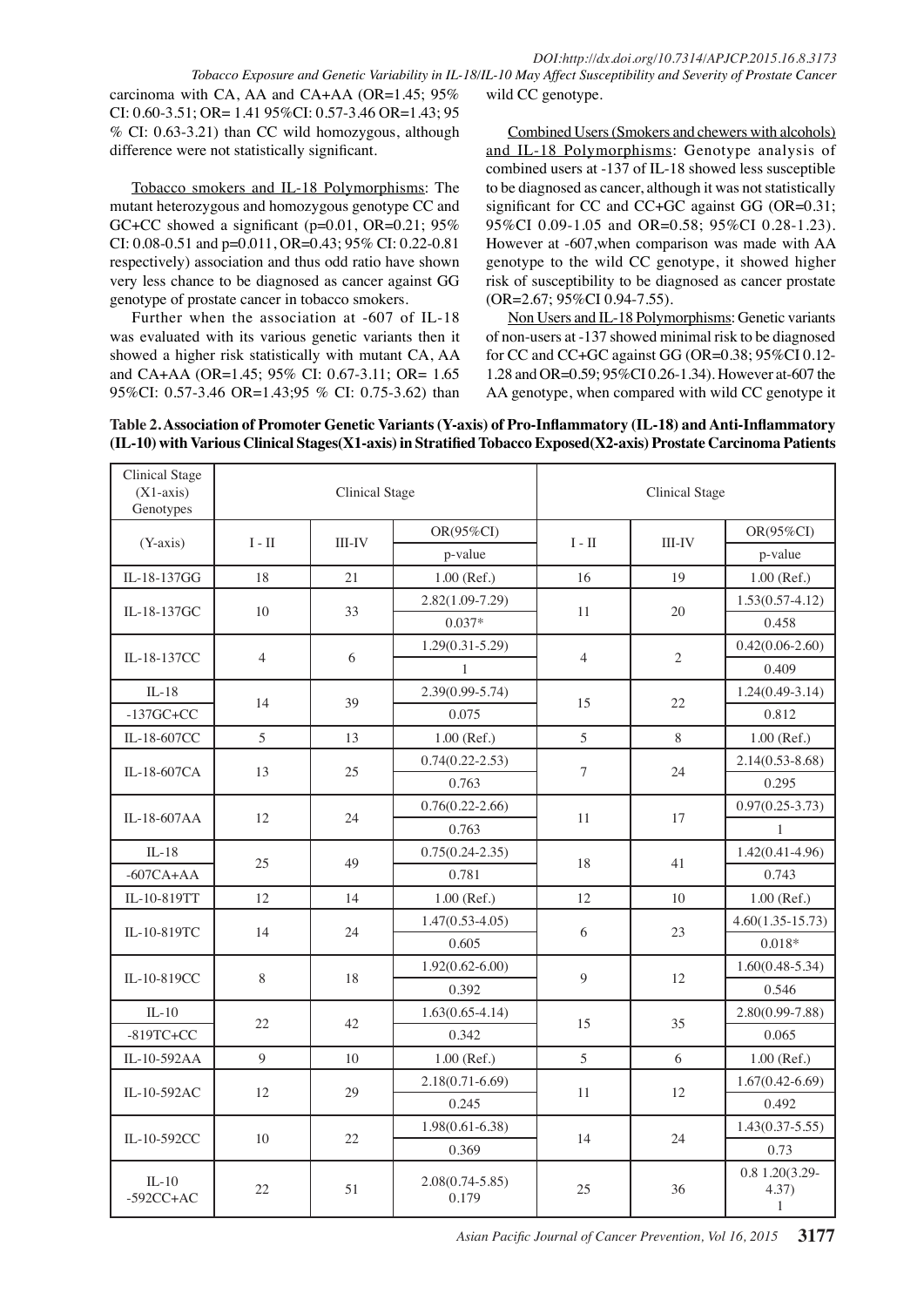| Exposure<br>$(X2-axis)$                           |                | $(N=92)$                          | Tobacco smokers (Smokers group)     | Tobacco chewers (Smokers group)<br>$(N=72)$ |                       |                                     |                     |              |                     |  |
|---------------------------------------------------|----------------|-----------------------------------|-------------------------------------|---------------------------------------------|-----------------------|-------------------------------------|---------------------|--------------|---------------------|--|
| <b>Clinical Stage</b><br>$(X1-axis)$<br>Genotypes |                | <b>Clinical Stage</b>             |                                     | <b>Clinical Stage</b>                       |                       |                                     |                     |              |                     |  |
| $(Y-axis)$                                        | $I$ - $\rm II$ | $III$ - $IV$                      | OR(95%CI)                           | $I$ - $\rm II$                              | III-IV                | OR(95%CI)                           |                     |              |                     |  |
|                                                   |                |                                   | p-value                             |                                             |                       | p-value                             |                     |              |                     |  |
| IL-18-137GG                                       | 10             | 22                                | 1.00 (Ref.)                         | 9                                           | 11                    | 1.00 (Ref.)                         |                     |              |                     |  |
| IL-18-137GC                                       | 11             | 15                                | $0.62(0.21-1.82)$                   | 5                                           | 12                    | $1.96(0.50 - 7.69)$                 | TDO.O               |              |                     |  |
|                                                   |                |                                   | 0.422                               |                                             |                       | 0.497                               |                     |              |                     |  |
| IL-18-137CC                                       | 3              | $\overline{c}$                    | $0.30(0.04-2.10)$                   | $\mathfrak{Z}$                              | $\mathfrak{2}$        | $0.55(0.07-4.01)$                   |                     |              |                     |  |
|                                                   |                |                                   | 0.321                               |                                             |                       | 0.545                               | 75.0                |              |                     |  |
| $IL-18$                                           | 14             | 17                                | $0.55(0.19-1.54)$                   | $8\,$                                       | 14                    | $1.43(0.42 - 4.93)$                 |                     |              |                     |  |
| $-137$ GC+CC                                      |                |                                   |                                     | 0.306                                       |                       |                                     | 0.754               |              |                     |  |
| IL-18-607CC                                       | 5              | $\tau$                            | 1.00 (Ref.)                         | $\overline{2}$                              | $\overline{4}$        | 1.00 (Ref.)                         | 50.0                |              |                     |  |
| IL-18-607CA                                       | 8              | 21                                | $1.88(0.46 - 7.66)$                 | 6                                           | 16                    | $1.33(0.19-9.27)$                   |                     |              |                     |  |
|                                                   |                |                                   |                                     | 0.468                                       |                       |                                     | $\mathbf{1}$        |              |                     |  |
| IL-18-607AA                                       | $\tau$         | 15                                | $1.53(0.36-6.57)$                   | $8\,$                                       | 6                     | $0.38(0.05 - 2.77)$                 | 25.0                |              |                     |  |
|                                                   |                |                                   | 0.711                               |                                             |                       | 0.629                               |                     |              |                     |  |
| $IL-18$<br>$-607CA+AA$                            | 15             | 36                                | $1.71(0.46-6.26)$<br>0.496          | 14                                          | 22                    | $0.79(0.13 - 4.88)$<br>$\mathbf{1}$ | $\mathbf 0$         |              |                     |  |
| IL-10-819TT                                       | 8              | 9                                 | $1.00$ (Ref.)                       | 5                                           | $\tau$                | 1.00 (Ref.)                         |                     |              |                     |  |
|                                                   | 10             |                                   | $2.13(0.63 - 7.11)$                 |                                             |                       | $1.43(0.33-6.17)$                   |                     |              |                     |  |
| IL-10-819TC                                       |                | 24                                | 0.231                               | $\overline{7}$                              | 14                    | 0.716                               |                     |              |                     |  |
|                                                   | 5              |                                   |                                     | $1.24(0.28 - 5.53)$                         |                       |                                     | $0.89(0.16 - 5.12)$ |              |                     |  |
| IL-10-819CC                                       |                |                                   |                                     | $\tau$                                      | $\mathbf{1}$          | $\overline{4}$                      | 5                   | $\mathbf{1}$ |                     |  |
|                                                   | 15             |                                   | $IL-10$                             |                                             |                       | $1.84(0.59 - 5.71)$                 |                     |              | $1.23(0.31 - 4.84)$ |  |
| $-819TC+CC$                                       |                |                                   |                                     |                                             | 31                    | 0.379                               | 11                  | 19           | 1                   |  |
| IL-10-592AA                                       | 6              | 5                                 | 1.00 (Ref.)                         | 6                                           | 6                     | $1.00$ (Ref.)                       |                     |              |                     |  |
| IL-10-592AC                                       | 5              |                                   | $5.04(1.08-25.43)$                  | $\boldsymbol{7}$                            | 11                    | $1.57(0.36-6.87)$                   |                     |              |                     |  |
|                                                   |                | 21                                | $0.050*$                            |                                             |                       | 0.711                               |                     |              |                     |  |
| IL-10-592CC                                       | 5              | 19                                | 4.56(0.97-21.33) 0.062              | 5                                           | 7                     | $1.40(0.28 - 7.02)$                 |                     |              |                     |  |
|                                                   |                |                                   |                                     |                                             |                       | $\mathbf{1}$                        |                     |              |                     |  |
| $IL-10$                                           |                |                                   | $4.80(1.21 -$                       |                                             |                       | $1.50(0.39 - 5.77)$                 |                     |              |                     |  |
| $-592CC + AC$                                     | 10             | 40                                | 18.98)0.027*                        | 12                                          | 18                    | 0.732                               |                     |              |                     |  |
| Exposure<br>$(X2-axis)$                           |                | <b>Combined Users</b><br>$(N=63)$ | (Smokers and chewers with alcohols) |                                             | Non Users<br>$(N=42)$ |                                     |                     |              |                     |  |

\*OR-Odds ratio, CI-Confidence Interval, \*Significant \*p<0.05

showed risk to be diagnosed as cancer (OR=2.67; 95%CI 0.94-7.55), although it was statistically non-significant.

Further at -607 all mutant heterozygous and homozygous CA, AA and CA+AA were associated with increased risk (OR=2.34; 95%CI 0.78-7.04, OR=2.07; 95%CI 0.64-6.68 and OR=1.61; 95%CI 0.56-4.64) respectively, but in none of these cases was it statistically significant.

Tobacco exposure and IL-10 Polymorphisms: Interleukin-10 is a novel biomarker of anti-inflammatory status, so its genetic variants at two loci of promoter's were also explored with various tobacco attributes of smokeless tobacco, tobacco smokers, combined users (smokeless, smoked form with alcohol) and non-users groups.

Smokeless tobacco users and IL-10 Polymorphisms: Genotype analysis of Smokeless tobacco users at -819 of IL-10 showed protective correlation for TC and CC+TC, making individual less susceptible to be diagnosed for cancer prostate (OR=0.41; 95%CI 0.17-1.00 and OR=0.50; 95%CI 0.23-1.12) against TT. However, at-592 the CC and CC+AC genotypes when compared with wild AA genotype, showed higher risk to be diagnosed as prostate carcinoma (OR=1.72; 95%CI 0.67-4.45 and OR=1.24; 95%CI 0.52-2.99 respectively).

**20.3 6.3 10.1**

**38.0 31.3 38.031.3**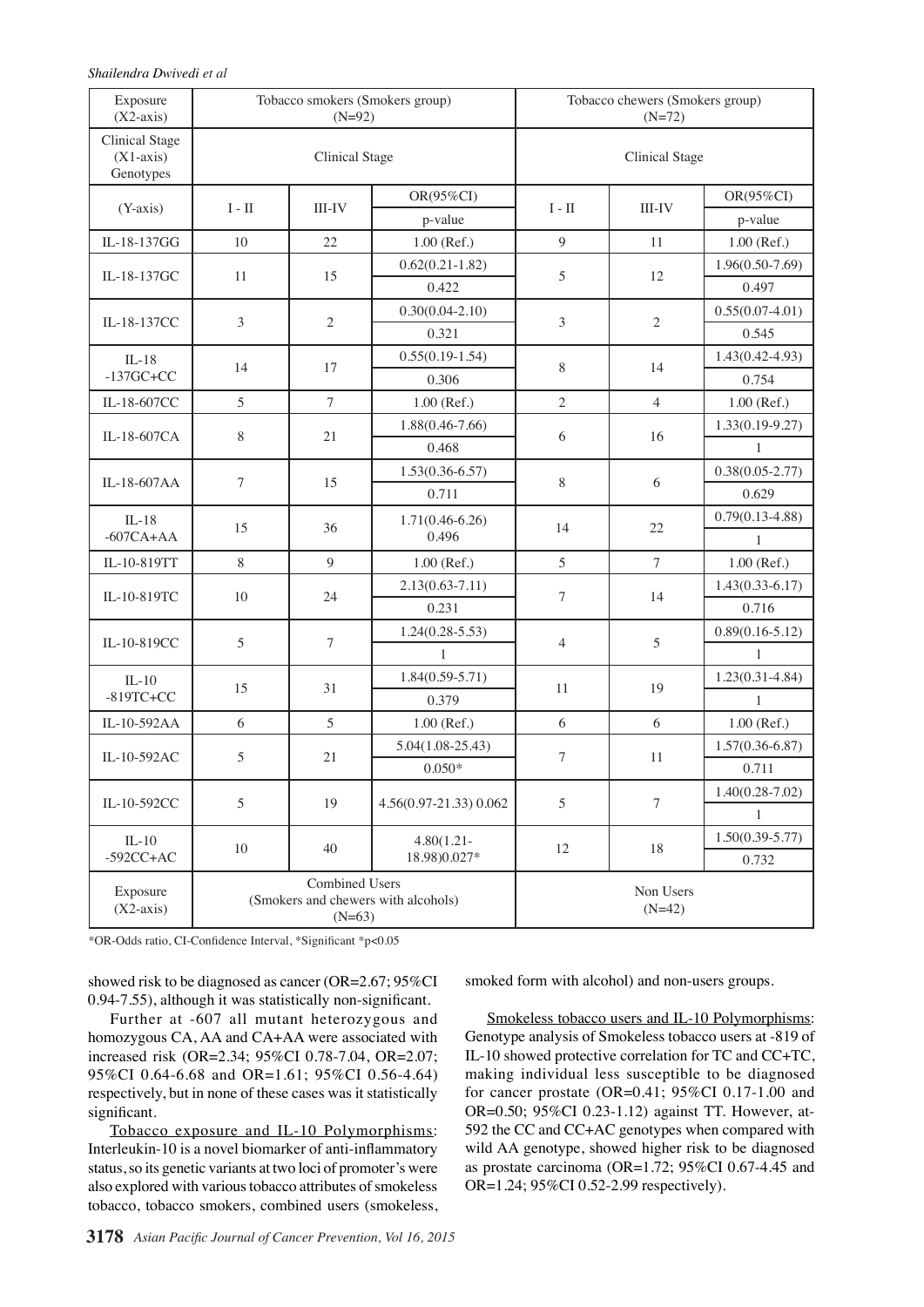Tobacco smokers and IL-10 Polymorphisms: Genotype analysis of tobacco smokers at -819 of IL-10 showed no risk as these genotypes have almost equal odd ratio for TC,CC and CC+TC against TT (OR=0.51; 95%CI 0.24- 1.07, OR=0.51; 95%CI 0.23-1.15 and OR=0.51; 95%CI 0.25-1.02). However, at-592 the CC and CC+AC genotype when compared against AA genotype showed higher risk (OR=1.73; 95%CI 0.67-4.45 and OR=1.24; 95%CI 0.52- 2.99 respectively) to be diagnosed as prostate carcinoma.

Combined Users (Smokers and chewers with alcohols) and IL-10 Polymorphisms: Genetic analysis of combined users at -819 with CC genotype showed less chance to be diagnosed as cancer against TT (OR=0.61; 95%CI 0.21- 1.76) while other genotype TC and TC+ CC have shown no association. However, CC and AC+CC genotype at -592 showed risk (OR=1.30; 95%CI 0.47-3.60, OR=1.24; 95%CI 0.48-3.14) to be diagnosed as cancer in comparison of wild AA genotype.

Non Users and IL-10 Polymorphisms: Genotype analysis of Non users at -819 of IL-10 showed no risk for TC, CC and CC+TC against TT. However AC, CC and CC+AC genotypes at-592 conferred protective (less chance to be diagnosed) association against wild AA genotype (OR=0.37; 95%CI 0.12-1.08, OR=0.42; 95%CI 0.13-1.33and OR=0.39; 95%CI 0.14-1.07) respectively.

Severity of carcinoma prostate with Genetic variants in tobacco exposed groups: The current study also explored the role of genetic polymorphisms of inflammatory cytokine with severity of disease in various tobacco exposed carcinoma patients as shown in Table 2.

Tobacco smoker's genetic variants and severity: The prostate carcinoma patients with GC and GC+CC at-137 of IL-18 have conferred more risk to be in advanced stage in comparison of GG genotype (OR=2.82; 95%CI 1.09- 7.29 and OR=2.39; 95%CI 0.99-5.74), Although it was statistically significant for GC (GC Vs GG; p<0.05) .Other genotypes at - 607 of IL-18 did not showed any risk for advancement in disease stage. Further CC and TC+CC genotype at -819 of IL-10 augmented risk of advanced stage than TT (OR=1.92; 95%CI 0.62-6.00 and OR=1.63; 95%CI 0.65-4.14) but statistically insignificant. Similarly AC and CC+AC genotype at -592 of IL-10 showed more risk to be diagnosed in advanced stage (OR=2.18; 95%CI 0.71-6.69 and OR=2.08; 95%CI 0.74-5.85) than AA.

Tobacco chewer's (smokeless users) genetic variants and severity: The prostate carcinoma patients with CC genotypes at-137 of IL-18 have shown less possibility of advancement in stage (OR=0.42; 95%CI 0.06-2.60) against GG genotype.CA genotypes at - 607 of IL-18 showed increased in risk of stage advancement than CC (OR=2.14; 95%CI 0.53-8.68). Furthermore TC genotype at -819 of IL-10 showed more risk to be diagnosed in advanced stage of prostate carcinoma (OR=4.60; 95%CI 1.35-15.73), and this association was statistically significant when compared with TT genotype (TC Vs TT; p<0.05). However AC genetic variants at -592 of

*Tobacco Exposure and Genetic Variability in IL-18/IL-10 May Affect Susceptibility and Severity of Prostate Cancer* IL-10 also showed risk of disease advancement than AA  $(OR=1.67; 95\%CI 0.42-6.69)$ , although it failed to show any significant association.

> Combined users (smokeless and smokers with alcohol) genetic variants and severity: Genotype CC at -137 of IL-18 showed protective association against advancement of stage when compared with GG (OR=0.30; 95%CI 0.04-2.10). Other variants of -607 of IL-18 ineffective in generating any significant association with advancement of disease stage. Genetic variants AC and CC+AC at -592 of IL-10 conferred to be diagnosed in advanced stage of prostate carcinoma (OR=5.04; 95%CI 1.08-25.43 and OR=4.80; 95%CI 1.21-18.98) and both of these genotype had shown significant (AC Vs AA; CC+AC Vs AA, p<0.05) association in comparison of AA.

> Non user's genetic variants and severity: Genetic variants CC at -137 of IL-18 showed minimal chance to be diagnosed with advanced stage of cancer, while GC showed risk to be diagnosed in advance stage of prostate carcinoma, when compared against wild genotype GG (OR=0.55; 95%CI 0.07-4.01; OR=1.96; 95%CI 0.50- 7.69) respectively. Other variant AA at -607 of IL-18 have shown lesser chance (OR=0.38; 95%CI 0.05-2.77) with advancement of disease stage against CC. Genotype of AC, CC and AC+CC at -592 of IL-10 have shown risk to be in more progressed stage (OR=1.57; 95%CI 0.36- 6.87, OR=1.40; 95%CI 0.28-7.02 and OR=1.50; 95%CI 0.39-5.77) but statistically insignificant.

### **Discussion**

Cancer related inflammation is now regarded as one of the important hallmark of cancer, which has been found to be linked with various carcinomas such as lung, gastric, cervical, hepato-cellular, gall bladder, urinary bladder, pancreatic, esophageal, melanoma and prostate (Ebadi et al., 2014; Dwivedi et al 2011; 2012). It is also involved in the induction of genetic instability by inflammatory mediators, leading to accumulation of random genetic alterations in cancer cells (Colotta et al., 2009), Exposure of different exogenous agents as chemicals in working environment for a long time may influence the physiological and biochemical metabolism. It may influence the prostate gland, the principal that such chemicals can alter the enzymatic activity has been established (Lee et al., 2013). Moreover, animal studies demonstrated that prostate tumors can be induced by administration of chemicals (Nelles et al., 2011). Furthermore, many studies suggest various exogenous chemicals may affect hormone levels which may in turn, affect estrogen levels and androgenic stimulation of the prostate (Bostwick et al., 2004).

The present case-control study sought to determine the existence of a possible association between the polymorphisms of cytokine genes with tobacco exposed prostate cancer patients. IL-18 is pro-inflammatory cytokine and it has been earlier investigated that levels of IL-18 are up-regulated in prostate cancer patients (Dwivedi et al., 2011). Furthermore in our previous study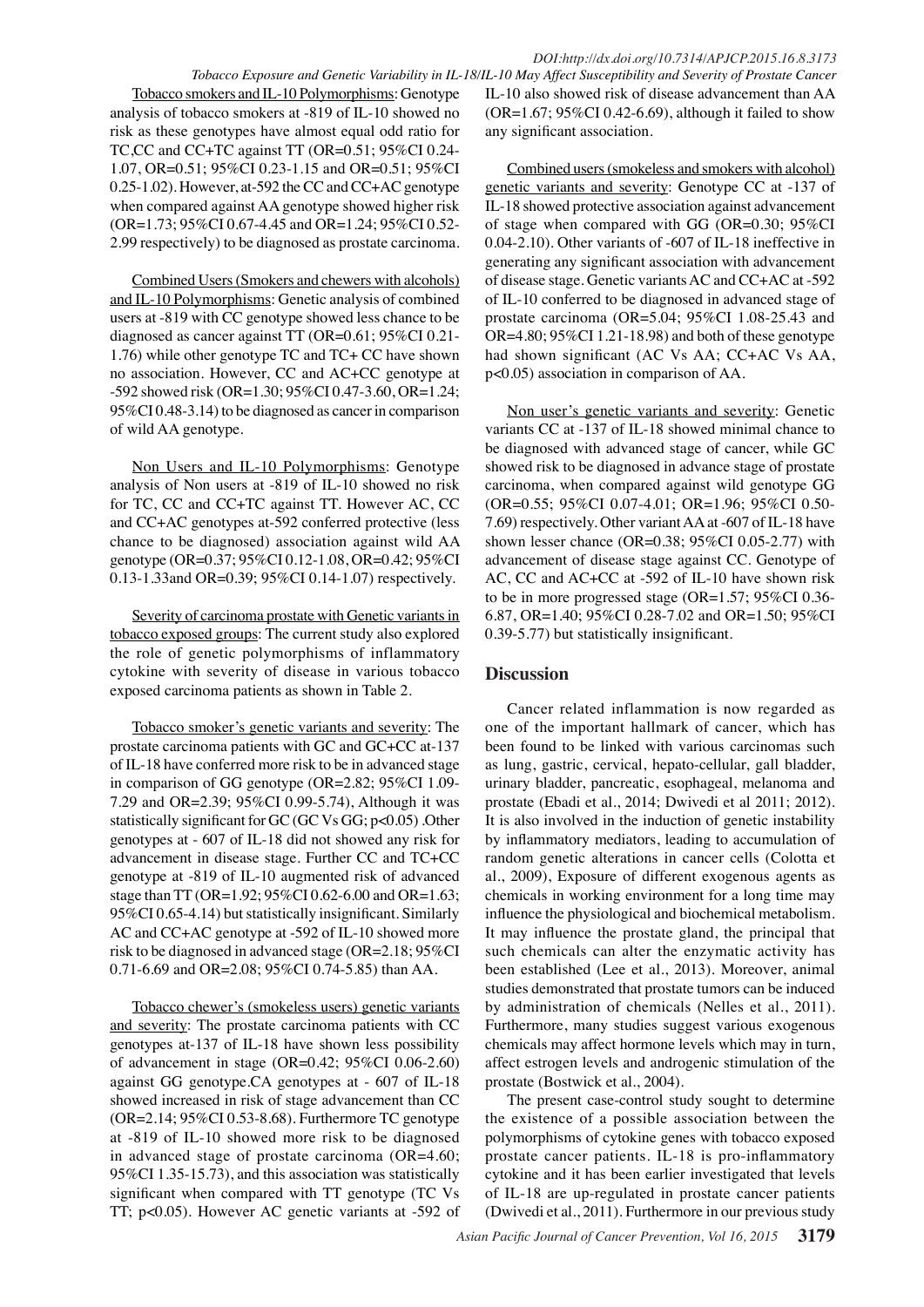#### *Shailendra Dwivedi et al*

the levels of Interleukin 18 have shown varied results in different modes of tobacco exposure viz. smokers, chewers and both products combined users in patients of prostate cancer (Dwivedi et al., 2015, Dwivedi et al., 2014). So this study correlated the risk of susceptibility and severity by exploring combined effect of indigenous factor (promoter genetic variants) with exogenous factor (tobacco exposure). Our results illustrated that IL-18 promoter's having CC genotype at -137 have shown (protective effect; as p>0.05) very less chance to be diagnosed for cancer prostate especially in smokeless and smokers group than GG. The results also demonstrated that C allele carrying patients were less susceptible (protective) for prostate carcinoma. Previous studies suggested that that G to C substitution at -137 position abolishes a histone 4 transcriptional factor- 1 nuclear factor binding site and have an impact on IL-18 gene activity (Giedraitis et al., 2001).

Recent study demonstrated that IL-18-primed human NK cells, including from directly within the human cancer environment, can enhance type-1 immune responses by selectively inducing high DC expression of Teff cellrecruiting chemokines, including CXCL9, CXCL10, and CCL5, without inducing the Treg cell-attracting chemokine CCL22.Thus our study is compliment to study of Wong et al., and also has confirmed its role as anticancerous and immune protective (Wong et al., 2013). Further, the effect of polymorphisms on severity of the disease showed that the patients carrying heterozygous GC genotype at -137 locus of IL-18 in tobacco smokers have risk to be diagnosed in advanced stage of the diseases.

IL-10 polymorphisms have shown varied results for susceptibility but overall insignificant. However presence of TC at -819 in tobacco smokers, AC and AC+CC at -592 of IL-10 in combined tobacco users patients have shown more risk to be diagnosed in advanced stage of the cancer. The polymorphism on promoter regions have their role in regulations of gene activity and its circulatory levels and our previous study on prostate carcinoma have shown its aggravation in circulatory levels (Dwivedi et al., 2011a; Dwivedi et al., 2011b, Dwivedi et al., 2014; Dwivedi et al., 2015). The immunosuppressive cytokines, such as interleukin (IL)-10, are secreted from tumor cells and inhibit the maturation of dendritic cells (DC) and T cell function through regulatory T cells (Berger et al., 2005). Thus it weakens the immune system of the patients and this may be a reason for their advanced stage. Further, the exogenous tobacco exposure in various modes may also influence the overall inflammatory and redox status of the patients so it may build-up a cumulative effect with endogenous genetic variants on regulatory region (promoter's) of pro- and anti-inflammatory cytokine. Recently, Few studies have linked, these two pathways as first in the intrinsic pathway, genetic events causing neoplasia initiate the expression of inflammation-related programs that guide the construction of an inflammatory microenvironment [e.g. RET and various cytokine signalling pathways (Mantovani, 2005;Rius et al., 2008). In the extrinsic pathway (pollutants, tobacco exposure, microbial infections etc) inflammatory conditions facilitate cancer development. Ultimately both extrinsic

and intrinsic factors trigger various transcription factors and mount chronic inflammation that may influence the susceptibility as well as severity of the cancer (Balkwill, 2009). Our results clearly reveal that IL-10 and IL-18 gene polymorphism with tobacco exposure play an important role in susceptibility and severity of the prostate cancer. To the best of our understanding and extensive literature search, this is perhaps the first study depicting the association of pro-inflammatory (IL-18) and antiinflammatory (IL-10) polymorphisms with susceptibility and severity of prostate carcinoma in tobacco exposed population.

Conclusions: The findings of this study, thus indicated that genetic variants with C alleles at -137 in tobacco exposed (smokers and smokeless) populations have shown less susceptibility (protective) to prostate cancer and heterozygous GC genotype at the same locus of IL-18 pro-inflammatory cytokine may augment the severity of the patients and likely to be diagnosed in advanced stage than GG wild homozygous genotype. Our results further illustrated that anti-inflammatory cytokine (IL-10) genetic variants, although have shown profound effect on severity of the cancer. Cancer patients with -819 TC and -592 AC in tobacco chewers and combined users (both chewers and smokers) respectively, have more chance to be diagnosed in advanced stage than other variants.

# **Acknowledgements**

Dr. Shailendra Dwivedi is thankful to the Indian Council of Medical Research, New Delhi, for providing the grant of Senior Research Fellowship. The present research work was also supported by the Grant from Indian Council of Medical Research, New Delhi (2/2/204/2009-NCD-III), India.

# **References**

- Aggarwal BB, Vijayalekshmi RV, Sung B (2009). Targeting inflammatory pathways for prevention and therapy of cancer: short-term friend, long-term foe. *Clin Cancer Res*, **15**, 425-30.
- Asadullah K, Sterry W, Volk HD (2003). Interleukin-10 therapy- -review of a new approach. *Pharmacol Rev*, **55,** 241-69.
- Bae JM, Li ZM, Shin MH, et al (2013). Cigarette smoking and prostate cancer risk: negative results of the Seoul male cancer cohort study. *Asian Pac J Cancer Prev*, **14**, 4667-9.
- Balkwill F (2009). Tumour necrosis factor and cancer. *Nat Rev Cancer*, **9**, 361-71.
- Berger CL, Tigelaar R, Cohen J, et al (2005). T-cell lymphoma: malignant proliferation of T-regulatory cells. *Blood*, **105**, 1640-7.
- Bostwick DG, Burke HB, Djakiew D, et al (2004). Human prostate cancer risk factors. *Cancer*, **101**, 2371-490.
- Chen FC, Zhang F, Zhang ZJ, et al (2013). Tumor necrosis factor- $\alpha$  gene polymorphisms and risk of oral cancer: evidence from a meta-analysis. *Asian Pac J Cancer Prev*, **14**, 7243-9.
- Colotta F, Allavena P, Sica A, et al (2009). Cancer-related inflammation, the seventh hallmark of cancer: links to genetic instability. *Carcinogenesis*, **30**, 1073-1.
- Das M, Sharma SK, Sekhon GS, et al (2014). Promoter methylation of MGMT gene in serum of patients with